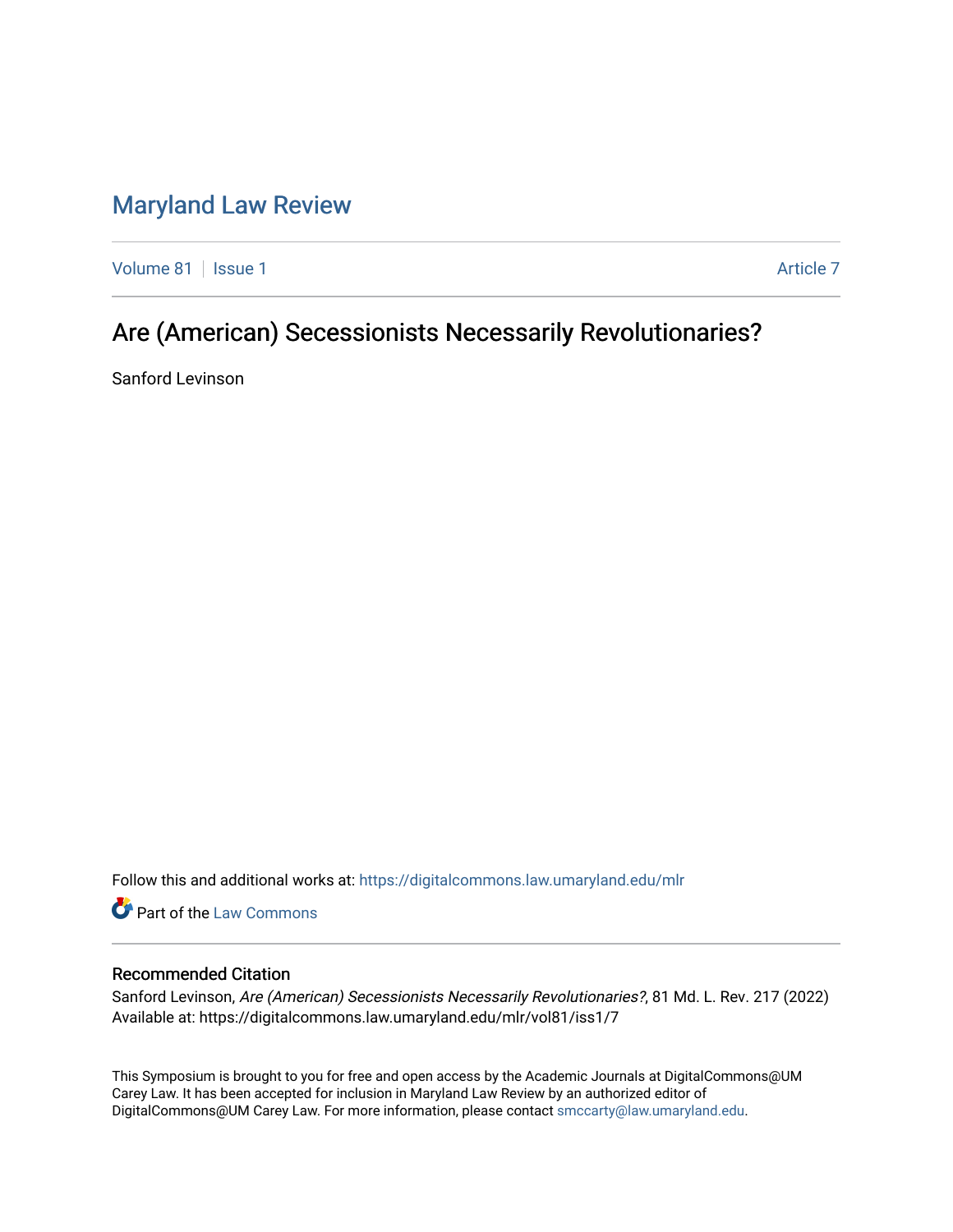## **ARE (AMERICAN) SECESSIONISTS NECESSARILY REVOLUTIONARIES?**

#### SANFORD LEVINSON\*

I begin with a difference of opinion and nomenclature with my very close friend and pervasive intellectual influence, Mark Graber. We were teaching a course together by Zoom during the spring semester of 2021 at the University of Texas Law School on constitutional issues related to the great events of 1860–18 ?, i.e., Secession, Civil War, and Reconstruction.<sup>1</sup> The question I want to address is how exactly we describe secession in terms of the overall topic of this year's schmooze: constitutional revolutions. Our answer may also have implications for exactly how we respond to statues of Robert E. Lee or even, perhaps, exactly how we respond to the image of the Confederate Battle Flag being brought into the United States Capitol. To put it mildly, the topic could easily support a full-fledged book; instead, my contribution here will be little more than a slightly long op-ed, designed far more to raise the issue than to come close to providing a fully-argued resolution.

Before turning to the events of 1860–61, though, I want to specify the argument that Mark and I are having concerning an earlier event in American history. Most people refer to the period of 1776–83 as "the American Revolution." Inspired by Harvard historian David Armitage, who has written an authoritative study of the Declaration of Independence as a worldhistorical document,<sup>2</sup> I increasingly refer to the actions justified by the Declaration as "the American secession from the British Empire."<sup>3</sup> Unlike, say, the political theorist Danielle Allen, who emphasizes the Declaration's theme of "equality" (which surely is there),  $4$  I read it primarily as setting out

<sup>© 2021</sup> Sanford Levinson.

<sup>\*</sup> W. St. John Garwood and W. St. John Garwood Jr. Centennial Chair in Law, University of Texas Law School; Professor, Department of Government, University of Texas at Austin.

<sup>1.</sup> The question mark, which is *not* the topic of this paper, simply acknowledges the fact that there is a fascinating and important debate about the ending of the "First Reconstruction."

<sup>2.</sup> DAVID ARMITAGE, THE DECLARATION OF INDEPENDENCE: A GLOBAL HISTORY (2007). *See also* DAVID ARMITAGE, CIVIL WARS: A HISTORY IN IDEAS (2017) [hereinafter ARMITAGE, CIVIL WARS]; David Armitage, *Secession and Civil War*, *in* SECESSION AS AN INTERNATIONAL PHENOMENON: FROM AMERICA'S CIVIL WAR TO CONTEMPORARY SEPARATIST MOVEMENTS 37 (Don H. Doyle ed., 2010) [hereinafter Armitage, *Secession and Civil War*].

<sup>3.</sup> *See* Armitage, *Secession and Civil War*, *supra* note 2; ARMITAGE, CIVIL WARS, *supra* note  $\mathfrak{D}$ 

<sup>4.</sup> DANIELLE ALLEN, OUR DECLARATION: A READING OF THE DECLARATION OF INDEPENDENCE IN DEFENSE OF EQUALITY (2014).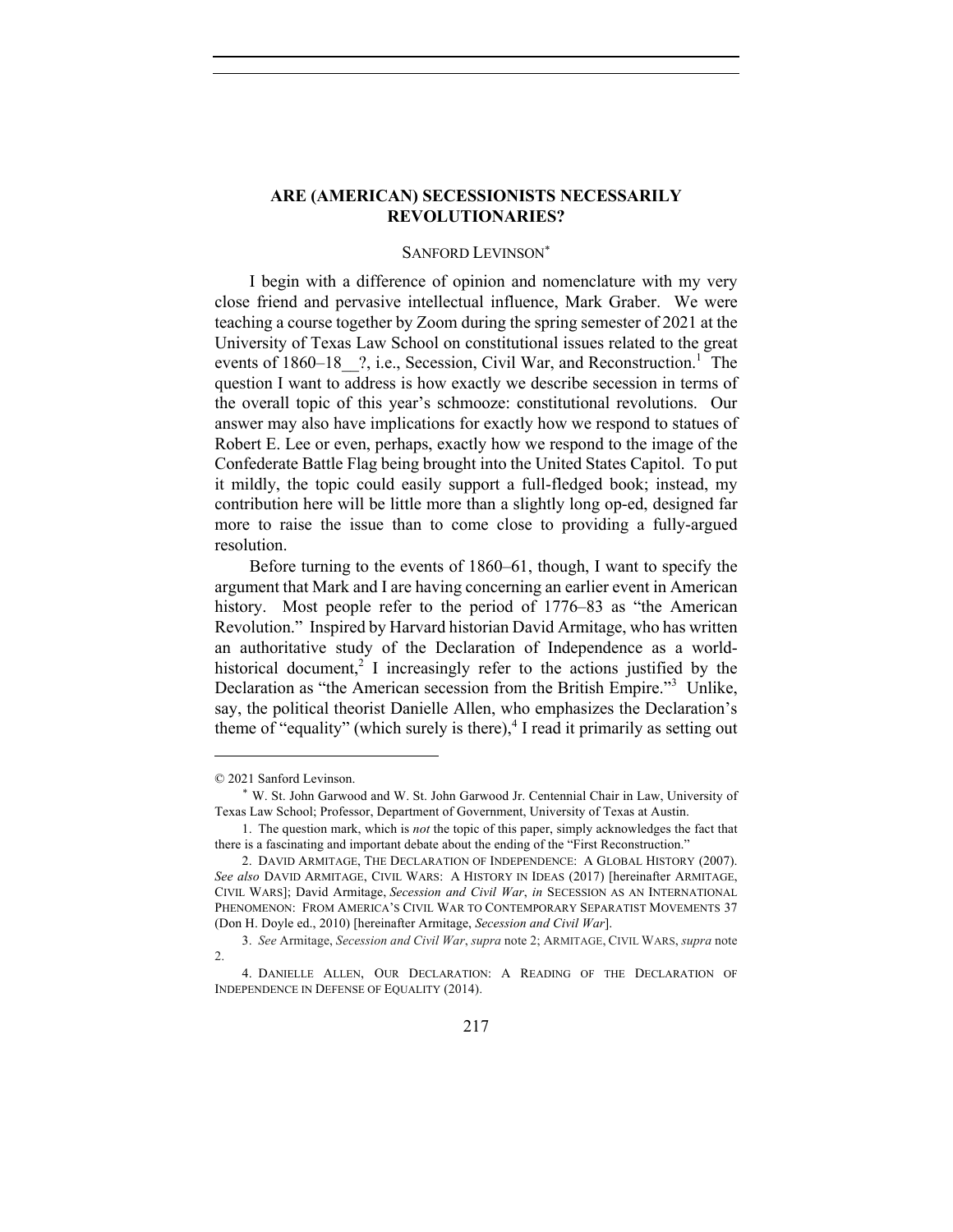the argument that "one people" can, when dissatisfied, simply "alter [and]  $\dots$  abolish" their terms of governance,<sup>5</sup> which includes withdrawal from an existing polity. That is the meaning of government by "consent of the governed."6 That announcement of a desire for what might be called a political divorce is certainly disappointing to the existing political regime; it will, no doubt, castigate the would-be seceders as "traitors," "terrorists," or "revolutionaries." Supporters of the secessionists will certainly have a different perspective. One issue, therefore, is whether these terms have any genuine analytic meaning or are instead merely terms of political invective that should not, perhaps for that reason, be taken entirely seriously by academics.

The Declaration can be read in two quite distinct ways. One is simply to emphasize the "Right of the People to alter or to abolish" any existing form of government whenever they believe that a new form would be "most likely to effect their Safety and Happiness."<sup>7</sup> To put it mildly, this seems to give a great deal of latitude to would be transformationists, whatever we choose to call them. But, of course, that paragraph concludes with the assertion that Great Britain, and its King, have been guilty of "a long train of abuses," and the rest of the Declaration—the bulk of the document—sets out the bill of particulars justifying withdrawal from the Empire.<sup>8</sup> That being said, surprisingly little turns on this, unless one believes, as do many contemporary political theorists, that secession is legitimate if and only if one is being oppressed.<sup>9</sup> Whatever the rhetorical (and political) importance of setting out the purported "abuses" visited upon the colonists, the heart of the "American" argument, I would argue, is its emphasis on popular assent to any given government. "Prudence" has dictated waiting until the colonists couldn't stand it anymore, but, presumably, one has the right to "alter [and]  $\dots$  abolish<sup> $10$ </sup> whenever that is thought conducive to public happiness.

One might well treat this as a "revolutionary doctrine." No constitutional order can truly tolerate it as a legitimate possibility in terms of the instability it would necessarily produce if significant elements of the population took the Declaration's arguments seriously. It is not surprising that successful leaders of national liberation struggles, whether defined as

<sup>5.</sup> THE DECLARATION OF INDEPENDENCE para. 2 (U.S. 1776).

<sup>6</sup>*. Id.*

<sup>7</sup>*. Id.*

<sup>8</sup>*. Id.*

<sup>9</sup>*. See, e.g.*, Allen Buchanan, *Theories of Secession*, 26 PHIL. & PUB. AFFS. 31, 34–35 (1997). For a distinctly contrasting view, see TIMOTHY WILLIAM WATERS, BOXING PANDORA: RETHINKING BORDERS, STATES, AND SECESSION IN A DEMOCRATIC WORLD (2020).

<sup>10.</sup> THE DECLARATION OF INDEPENDENCE para. 2 (U.S. 1776).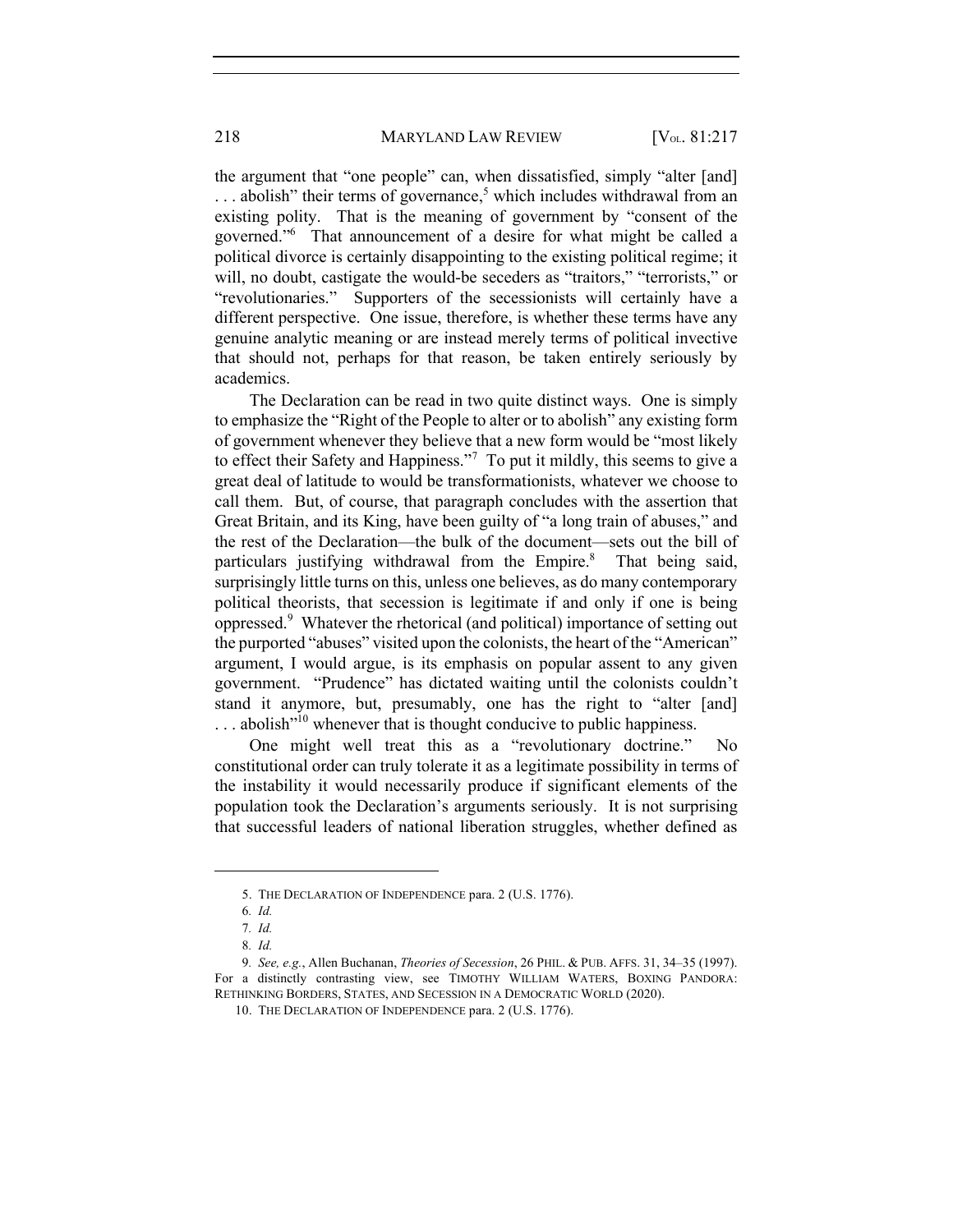revolutionaries or secessionists, try almost immediately to tamp down any such impulses among their population.

But, and here is the basis of the argument between Mark and myself, the American "patriots" were not trying to overthrow the existing British government in London. We can meaningfully refer to the English "revolutionaries" of the 1640s inasmuch as they indeed were devoted to the violent overthrow of the existing system of government—manifested most memorably in the regicide of King Charles I—and its replacement by a brand new system. That was also true of the French revolutionaries, who similarly executed King Louis XVI. Ditto for the Russian revolutionaries of 1917, who also killed the Czar and his family along the way of completely overthrowing the existing framework of government.

The Americans, however, were content to leave the British Empire as it was; what remained after the American secession would continue to be governed by the King and Parliament. The American insurgents *did* destroy a statue of King George III that had graced what is now downtown Manhattan, but he was otherwise not the target of actual attempts on his life or well-being.

Nor, whatever the world-historical importance of the actions by the Americans, were they presenting themselves as the vanguard of a movement aspiring to take over the world. To be sure, attempts were made to enlist Quebec in the secessionist enterprise—though, interestingly enough, not the British "upper Canada"—to no avail even though Benedict Arnold led an army of American troops into Quebec to press the case. The French revolutionaries were far more ambitious, especially after the revolution was taken over by Napoleon, who invaded all of Europe and even Egypt.

Of course, 1776 was not the only secessionist episode in early American history. Vermont had seceded from New York and New Hampshire, a development that neither of the states was willing to recognize even as both endorsed the Declaration of Independence and the importance of "consent of the governed."11 Vermont would gladly have joined the new "United States of America" announced in the Declaration, but their 1777 application for membership in effect was vetoed. New York and New Hampshire finally accepted the situation, and Vermont did enter the Union in 1791.<sup>12</sup> But, obviously, the most important secession movement following 1787 occurred in 1860–61.

Did *that* constitute a "revolution," either in terms of a professed aim to take over the American government in general or, more to the point, even

<sup>11.</sup> *Id.*

<sup>12</sup>*. See, e.g.*, Peter S. Onuf, *State-Making in Revolutionary America: Independent Vermont as a Case Study*, 67 J. AM. HIST. 797, 797 (1981).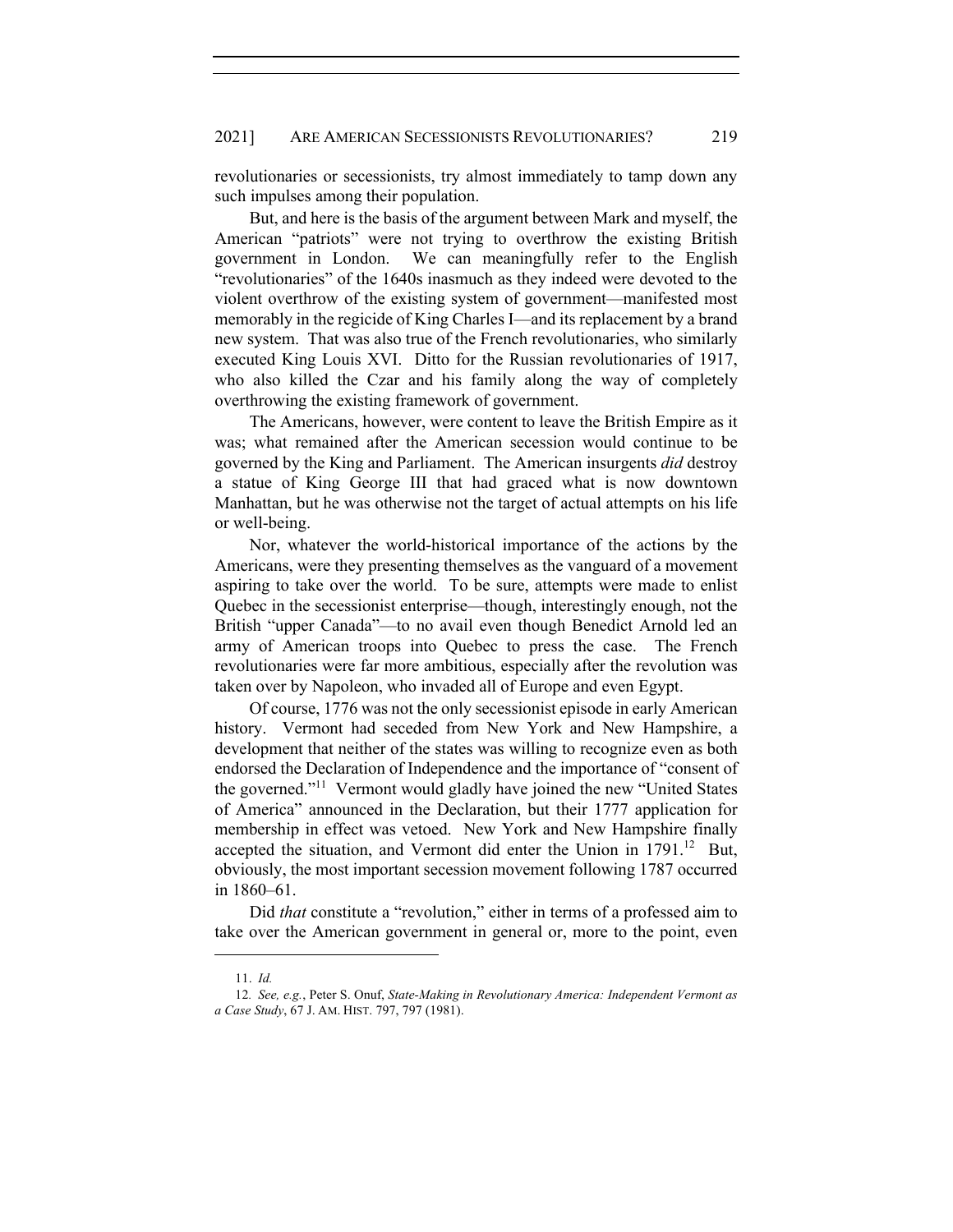self-consciously disaffirming the strictures of the United States Constitution? Both are important, the first especially to Armitage, but the second as well to anyone grappling with the topic of the schmooze, constitutional revolution, as a lawyer (and not only an historian or political scientist). Consider this excerpt from Jefferson Davis's inaugural address upon assuming the presidency of the provisional government of the Confederate States of America on February 18, 1861:

The right solemnly proclaimed at the birth of the United States, and which has been solemnly affirmed and reaffirmed in the Bill of Rights of the States subsequently admitted into the Union of 1789, undeniably recognizes in the people the power to resume the authority delegated for the purposes of government. Thus the sovereign States here represented have proceeded to form this Confederacy; and *it is by abuse of language that their act has been denominated a revolution*. 13

Consider as well the inscription carved into the side of the monument to the Confederate war dead that is literally the first thing one sees when approaching the Texas State Capitol from the South:

DIED FOR STATE RIGHTS GUARANTEED UNDER THE CONSTITUTION. THE PEOPLE OF THE SOUTH, ANIMATED BY THE SPIRIT OF 1776, TO PRESERVE THEIR RIGHTS, WITHDREW FROM THE FEDERAL COMPACT IN 1861. THE NORTH RESORTED TO COERCION. THE SOUTH, AGAINST OVERWHELMING NUMBERS AND RESOURCES, FOUGHT UNTIL EXHAUSTED.14

It was, presumably, important to Davis that he *not* be considered a "revolutionary" or, even more so, a "traitor" to the oath that he had taken as a graduate of West Point, a United States Senator, and Secretary of War of the United States of America. One might say the same, of course, about the equally distinguished Robert E. Lee. They, presumably, considered themselves to be principled devotees of the United States Constitution and the Declaration of Independence, resisting adversaries who in fact did not have a correct understanding of these foundational documents.

After all, both Madison and Jefferson endorsed in 1798 the "compact" theory of the Union by which its creators were not a national "people," but, rather, the "sovereign states" that retained important aspects of their

<sup>13.</sup> Jefferson Davis, President of the Confederate States, Inaugural Address of the President of the Provisional Government, *reprinted in* 5 THE COMPLETE AMERICAN CONSTITUTIONALISM pt. 1, at 156–57 (Mark A. Graber and Howard Gillman eds., 2018) (emphasis added).

<sup>14</sup>*. See, e.g.*, the top image on the page *in* SANFORD LEVINSON, WRITTEN IN STONE: PUBLIC MONUMENTS IN CHANGING SOCIETIES 49 (2d ed. 2018).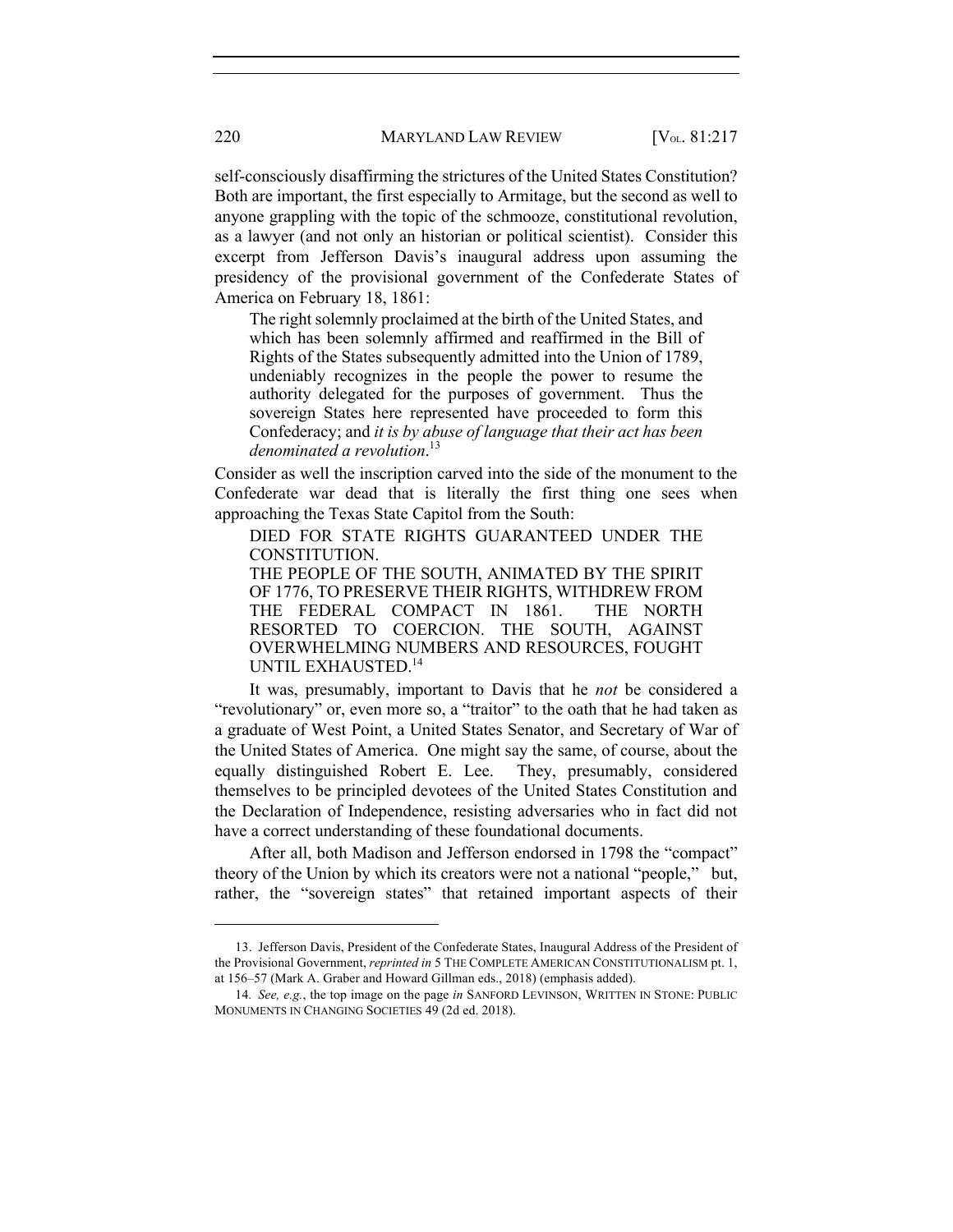sovereignty. Its adherents argued that the ultimate implication was not only "nullification," as argued by John C. Calhoun, but more importantly, secession if the terms of the compact were flagrantly violated. It was this theory that the Texas statue is evoking when defending its "withdr[awal] from the federal compact."<sup>15</sup> As argued explicitly in the South Carolina "Declaration of the Immediate Causes Which Induce and Justify the Secession of South Carolina from the Federal Union" on December 24, 1860, a number of South Carolina's sister states had behaved in a decidedly nonfamilial manner by "enact[ing] laws which either nullify the Acts of Congress [regarding fugitive slaves] or render useless any attempt to execute them."16 The question is not whether one believes that Madison and Jefferson—and their later, more hotheaded followers—were "correct" and that they successfully defeated all competing theories. And, most certainly, one does not have to agree that this failure to enforce the justifiably hated Fugitive Slave laws is analogous to the "long train of abuses"<sup>17</sup> charged against the "tyrannical" George III and his government. Instead, it is whether one credits the Confederates as having a "thinkable" theory of the Constitution that would, for example, survive a Rule Eleven motion under the Federal Rules of Civil Procedure which bans "frivolous" arguments.

The Constitution of 1787 is silent with regard to the possibility of states doing to the United States what the colonies did to the British Empire in 1776: withdraw from the Union in the name of the existing constitutional order itself. The Declaration must be read together with a variety of arguments, plausible or not,18 made by "Patriot" lawyers that the British Parliament did not have the authority to impose taxes on the American settlers. As political theorist and historian Eric Nelson has demonstrated, some of these "Patriots," including Alexander Hamilton, were disappointed that George III did not exercise his theoretical power to veto "unconstitutional" legislation by Parliament.<sup>19</sup> They had, apparently, not received the memo that the nature of the British constitution had irrevocably been changed in what we often call the "Glorious Revolution" of 1688. This meant, among other things, that Parliament had indeed become sovereign, as a practical matter, and that the

<sup>15.</sup> *See id.* On Calhoun's theories, see the interesting letter published in the July 23, 1861 edition of the *New York Times*. Letter from a Granddaughter of Charles Carroll to the Hon. Edward Everett, *reprinted in John C. Calhoun a Secessionist*, N.Y. TIMES (July 23, 1861), https://www.nytimes.com/1861/07/23/archives/john-c-calhoun-a-secessionist.html.

<sup>16</sup>*. See* 5 THE COMPLETE AMERICAN CONSTITUTIONALISM, pt. 1, *supra* note 13, at 70–72.

<sup>17.</sup> THE DECLARATION OF INDEPENDENCE para. 2 (U.S. 1776).

<sup>18.</sup> Or perhaps we should realize that the right term is "plausible to whom."

<sup>19.</sup> As for the critique of parliamentary power, see, for example, THOMAS JEFFERSON, A SUMMARY VIEW OF THE RIGHTS OF BRITISH AMERICA (1774), https://avalon.law.yale.edu/18th\_century/jeffsumm.asp.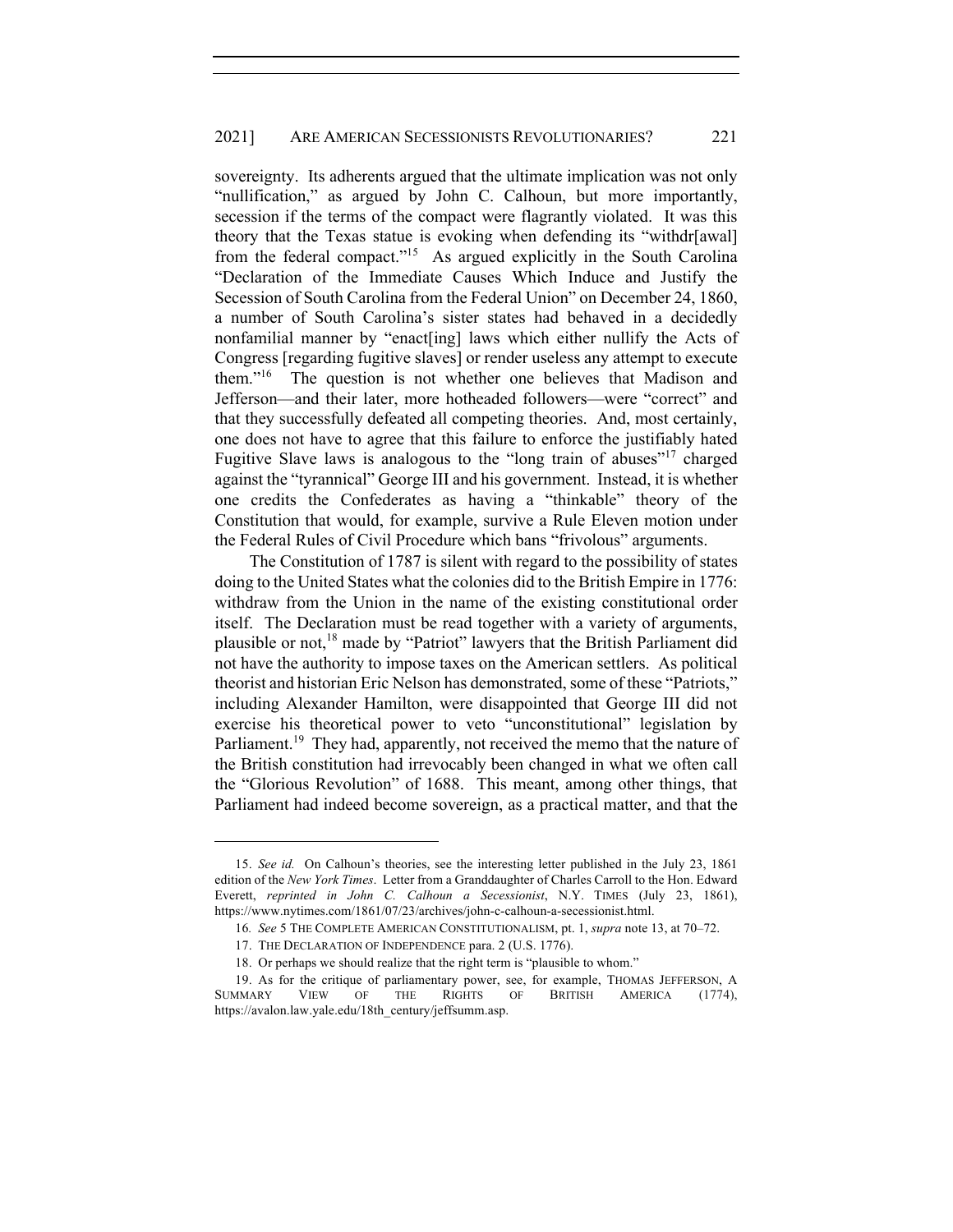#### 222 MARYLAND LAW REVIEW [V<sub>OL.</sub> 81:217

powers exercised by Stuart monarchs were simply no longer available, even though Queen Anne did veto a bill involving the Scottish Militia in 1708. But, of course, that was almost seventy years prior to the colonists' complaints about the reticence of George III in the face of purported Parliamentary overreach, and the British constitution had in fact changed irrevocably toward a far more Whig understanding of an empowered legislature and a diminished monarch, even if George III remained on the throne with more power, say, than Queen Elizabeth II now has. Perhaps one can understand why so many lawyers and, most certainly, Crown-appointed judges retained their loyalty to Great Britain, for they viewed the "American" arguments as legally fallacious, if not, indeed, preposterous. "We," presumably, as loyal Americans who wish to valorize the heroes of 1776, have a different view!

So, doing a fast forward to the America of 1860, are we really prepared to say that the secessionist arguments presented by Davis and other adherents of the Confederacy, many of them careful lawyers, were necessarily "anticonstitutional" and therefore "revolutionary" (or, at least, insurrectionist)? If one looks at this only through the blinkered eyes of the lawyer, were Davis's arguments necessarily worse than those of Jefferson and other great "patriots" of American independence? Or is it possible that reflection would force us to concede that they were thoroughly plausible, even if not (to us) convincing, arguments that were well within the American constitutional tradition, whether dated from 1775–76 or even 1787? Might we not concede the validity of the premise that the Civil War was fought between adherents of two plausibly contending theories of the Constitution itself and not, therefore, between one side upholding the "true Constitution" and the other that was its enemy.

What would it mean truly to accept this view of the matter? One possibility is that it is a mistake to describe Davis and Lee simply as "traitors" and to advocate, say, taking down their monuments because they committed "treason." Instead, one might support removing their monuments, as I do, because of the substantive values to which they were committed—doing "whatever it took" to maintain a vicious and indefensible system of chattel slavery, symbolized, among other ways, by the truly vicious fugitive slave laws. The Texas statue may evoke the anodyne theory of state compact, but the February 2, 1861 "declaration of the causes which impel the State of Texas to secede from the Federal Union" speaks with a ruthlessly admirable clarity that secession was provoked by an absolute commitment to white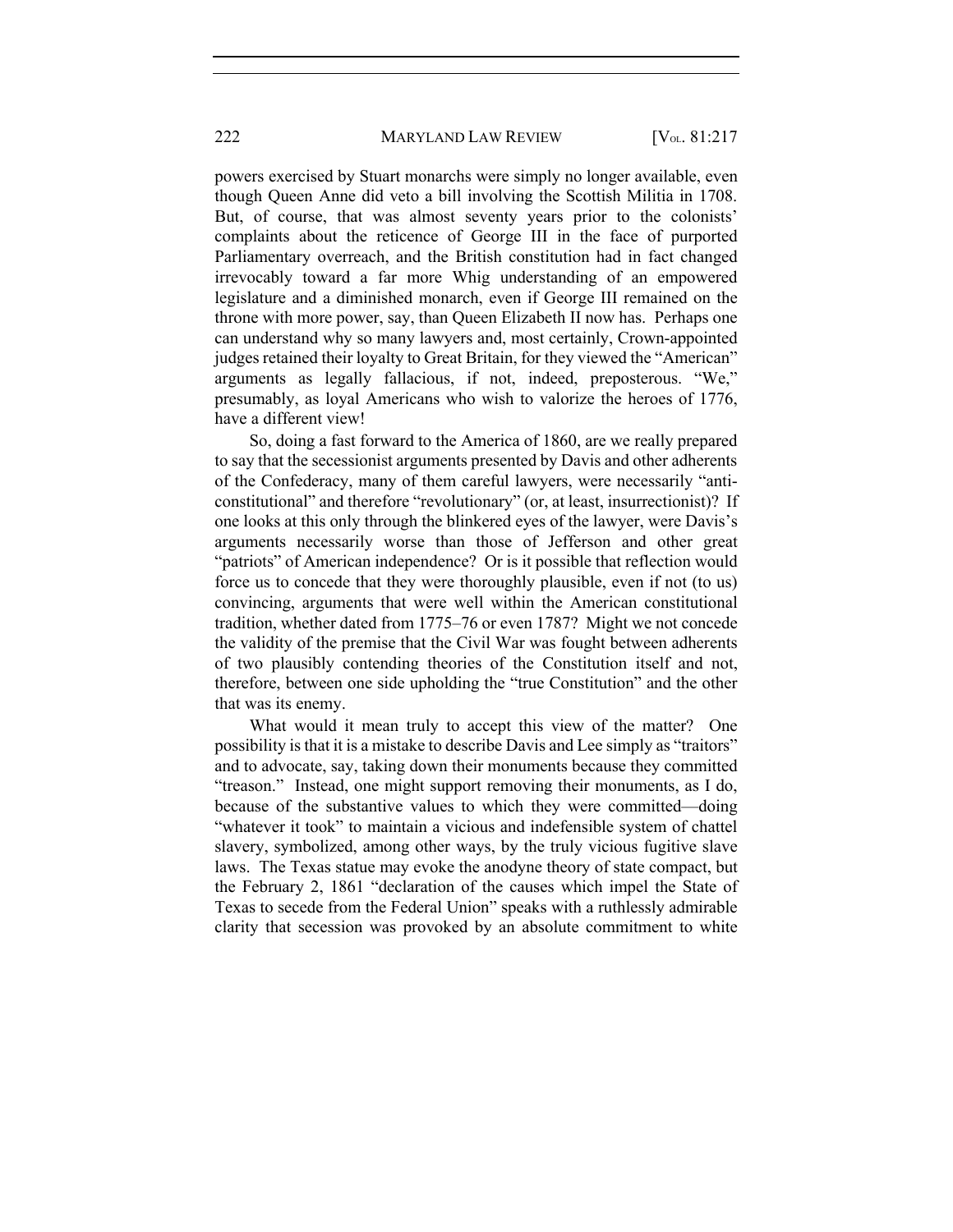supremacy and maintaining chattel slavery.<sup>20</sup> To be sure, the more we focus on the substantive values underlying secession—and base our views of Davis and Lee on the fact that they were committed to an evil regime—the more we must in fact confront the grim possibility that the 1787 Constitution itself was, as William Lloyd Garrison suggested, "a covenant with death, and an agreement with hell."<sup>21</sup> And recall that Garrison preceded Davis in calling for secession and "No Union with Slaveholders."<sup>22</sup>

So, what exactly would we think if, contrary to fact, Garrison had been successful and, say, New England had attempted to secede in the aftermath of the "Compromise of 1850" and then the repeal of the Missouri Compromise in the Kansas-Nebraska Act in 1854? Would we view him and his supporters as "traitors"? Would we join Lincoln in proclaiming the necessity, as loyal American constitutionalists, of remaining within a Union that required, among other things, complying with the Fugitive Slave Act of 1850 and, in effect, being political quietists with regard to abolishing slavery in the states where it already existed? And, of course, lurking behind the curtain in any such discussion is John Brown, who repudiated Garrison's own commitment to non-violence.<sup>23</sup> Is he a hero, a villain, or simply a madman in believing that his foolhardy action at Harper's Ferry might in fact bring about abolition (as one might even suggest it did, though in a very different way from what he imagined)?

I have no particular brief for the Texas statue, which I would gladly remove from the Capitol grounds inasmuch as its placement there might mislead impressionable viewers into believing that it expresses the one "true" theory of secession and war. But I do suggest that it is much too facile to say simply that it bespeaks a necessarily "wrong" view of the constitutional order "ordained" in 1787 and, for Lincoln and others, founded in the great ideals of the Declaration of Independence, which included political selfdetermination. To be sure, it is hard, perhaps impossible, to read the Declaration as endorsing or even protecting chattel slavery. But it is equally

<sup>20</sup>*. Declaration of Causes: February 2, 1861, A Declaration of the Causes Which Impel the State of Texas to Secede from the Federal Union.*, TEX. ST. LIBR. & ARCHIVES COMM'N, https://www.tsl.texas.gov/ref/abouttx/secession/2feb1861.html (last modified Aug. 25, 2011).

<sup>21</sup>*. See* Donald Yacovone, "*A Covenant with Death and an Agreement with Hell*," MASS. HIST. SOC'Y (July 2005), https://www.masshist.org/object-of-the-month/objects/a-covenant-with-deathand-an-agreement-with-hell-2005-07-01.

<sup>22.</sup> Paul Finkelman, *Garrison's Constitution: The Covenant with Death and How It Was Made*, PROLOGUE MAG. (Winter 2000), https://www.archives.gov/publications/prologue/2000/winter/garrisons-constitution-1.html.

<sup>23.</sup> There is, of course, copious literature on John Brown. The latest entrant is H.W. Brands, THE ZEALOT AND THE EMANCIPATOR (2020). One of the classic biographies that captures the essence of Brown in its title is STEPHEN B. OATES, TO PURGE THIS LAND WITH BLOOD: A BIOGRAPHY OF JOHN BROWN (2d ed. 1984).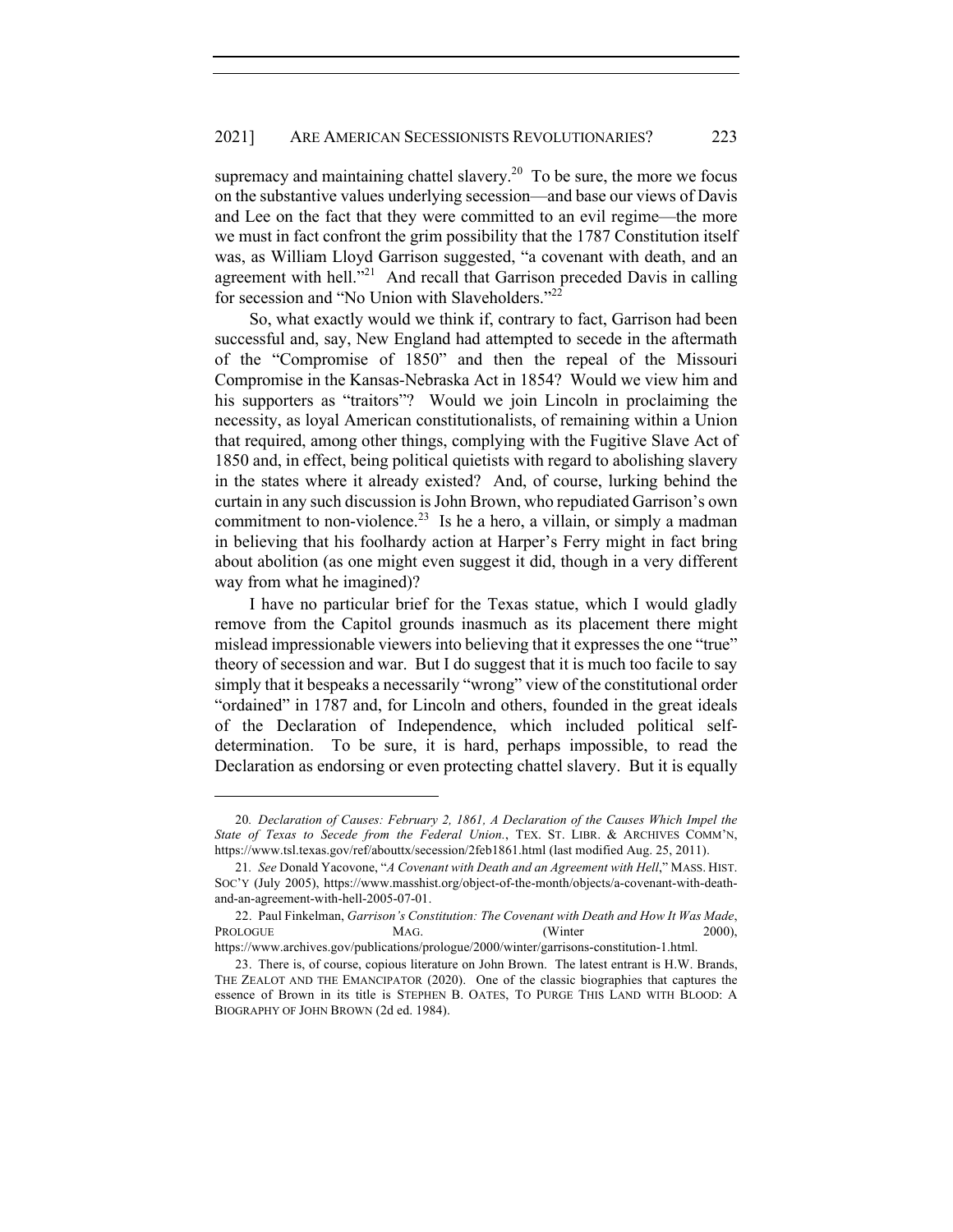hard, if not impossible, to read the secession that it was defending, and then far more certainly the Constitution that followed, as not fundamentally preservative of slavery and thus creating what Don Fehrenbacher called the "slaveholding republic."<sup>24</sup> Just as it is far more satisfying, ideologically, to denounce Roger Taney and his opinion in *Dred Scott* as the work product of what Jack Balkin and I have termed a "judge<sup>[]</sup> on a rampage"<sup>25</sup> than to address the possibility that it was a thoroughly "respectable" piece of legal craft<sup>26</sup> whatever its iniquitous holdings, so is it more satisfying to assert without further argument that Davis and his secessionist colleagues were "traitors" than honest and sincere "constitutionalists" holding views that we profoundly (and correctly) disagree with and regard as abhorrent.

American academics are engaged these days in a great civil war themselves, between adherents of the 1619 Project<sup>27</sup> and critics like Princeton Professor Sean Wilentz and others,  $^{28}$  not to mention, of course, the right-wing ideologues appointed by President Trump who crafted the "1776 Report"<sup>29</sup> in the waning days of the preceding Administration. Proponents of the 1619 Project root American history, including its constitutional history, in an unrelenting past (and present) of maintaining white supremacy. Wilentz and James Oakes correctly point to the existence of a strain of "anti-slavery" constitutionalism. Wilentz, in particular, builds his entire argument around a comment by James Madison that the Constitution did not in its text recognize "property in men."30 They are scarcely Panglosses about American history, but they certainly want to present a more optimistic reading than does Nicole Hannah-Jones, the principal author behind the 1619 Project. But the

27*. The 1619 Project*, N.Y. TIMES MAG. (Aug. 14, 2019), https://www.nytimes.com/interactive/2019/08/14/magazine/1619-america-slavery.html.

28. For a good overview of the controversy, see Adam Serwer, *The Fight Over the 1619 Project Is Not About the Facts*, ATLANTIC (Dec. 23, 2019), https://www.theatlantic.com/ideas/archive/2019/12/historians-clash-1619-project/604093/.

instantly repudiated by the incoming Biden Administration.

<sup>24.</sup> DON FEHRENBACHER, THE SLAVEHOLDING REPUBLIC: AN ACCOUNT OF THE UNITED STATES GOVERNMENT'S RELATIONS TO SLAVERY (Ward M. McAfee ed., 2001).

<sup>25</sup>*. See* Jack M. Balkin & Sanford Levinson, *Thirteen Ways of Looking at* Dred Scott*,* 82 CHI.- KENT L. REV. 49, 78 (2007).

<sup>26</sup>*. See generally* MARK A. GRABER, *DRED SCOTT* AND THE PROBLEM OF CONSTITUTIONAL EVIL (2006).

<sup>29.</sup> PRESIDENT'S ADVISORY 1776 COMM'N, THE 1776 REPORT (2021), https://trumpwhitehouse.archives.gov/wp-content/uploads/2021/01/The-Presidents-Advisory-1776-Commission-Final-Report.pdf. The "advisors" were uniformly right wing and presented what almost all professional historians believe to be a distinctly distorted (and unduly optimistic) view of American history with regard to slavery. The language of the Declaration, for example, is taken to be truly constitutive of American political identity and the grim reality of chattel slavery treated basically as epiphenomenal, doomed to extinction. It should be noted that this report was almost

<sup>30.</sup> SEAN WILENTZ, NO PROPERTY IN MAN: SLAVERY AND ANTISLAVERY AT THE NATION'S FOUNDING 3 (2018).